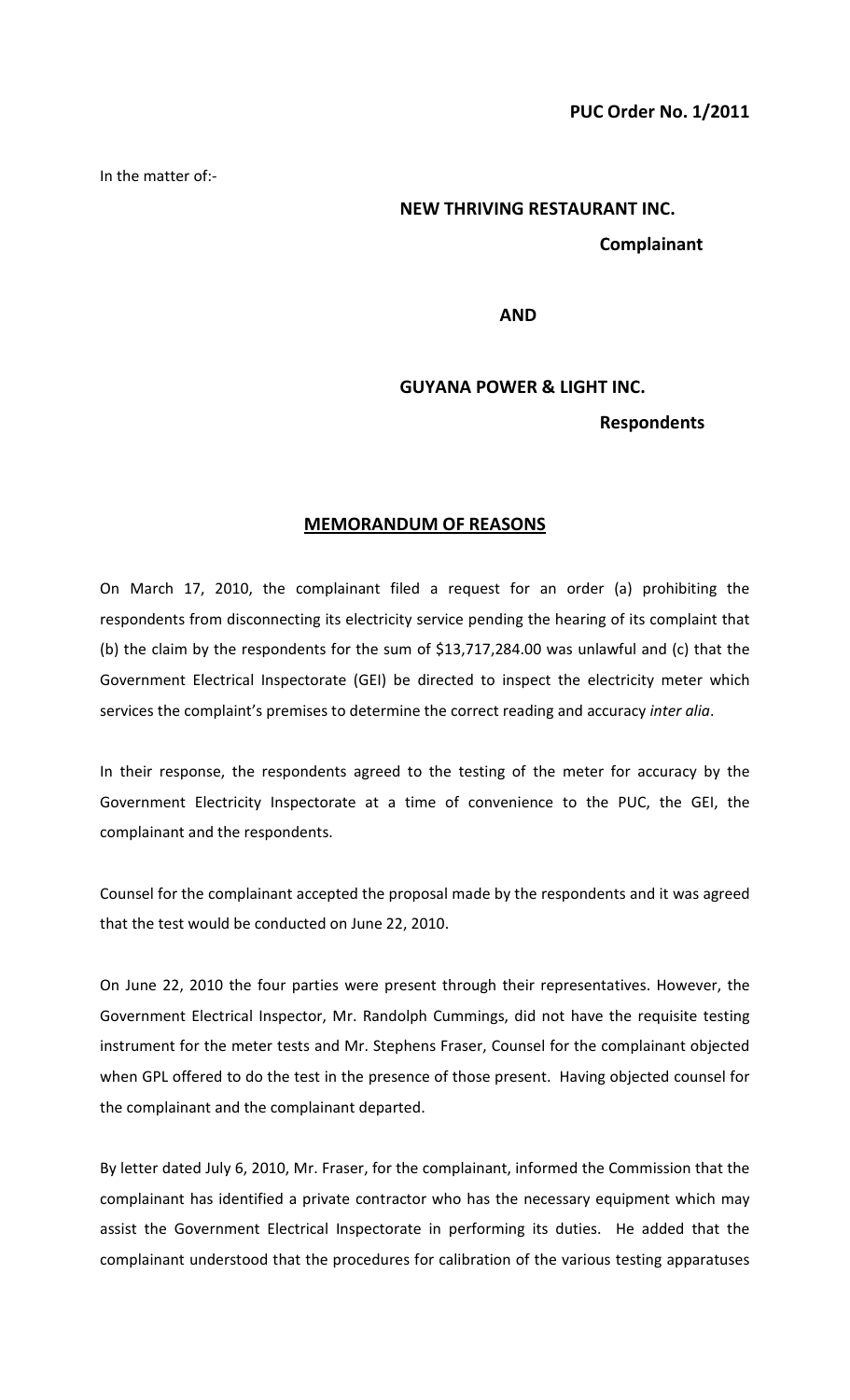are established. He suggested that the parties meet as soon as is convenient to agree on the *modus operandi* to be adopted to ensure a fair determination by the GEI. The GPL and the complainant agreed to meet on July 26, 2010 to discuss the proposal and to establish the way forward.

At a meeting on July 26, 2010 at which the PUC was present, it was agreed that the complainant will arrange with a contractor to do the test—and that GPL will do its test on the same day. It was agreed that the contractor will be approved by the PUC or GEI.

The quantum of the current charge was discussed. The GPL was maintaining that it amounted to approximately \$4M per month but counsel of for the complainant, Mr. Fraser disputed that amount. The PUC suggested that the complainant should pay half of the amount due per month, pending final determination. This was accepted by counsel for the applicant.

On August 3, 2010 the Chief Electrical Inspector wrote the PUC, copied to the Counsel for the complainant and GPL, explaining that the Guyana National Bureau of Standards (GNBS) is legally responsible for testing the accuracy of measuring instruments and the GEI Division depends on GNBS to have these tests done. It was indicated however, that the GNBS had indicated that it was not in a position to perform the tests required. He further stated that he had no objection to the required tests being performed by private contractors, after having agreed on the mode of operating, the type of testing instrument and the calibration of the instrument by the parties concerned.

An inordinately long period had elapsed since the last communication and the Commission fixed a date for the hearing of the complaint.

At the hearing on the March 11, 2011, the Commission was informed by Counsel for the complainant that a test was done by a contractor but the report was not available to them. It was further stated that the report will be made available shortly.

The GPL, by its Counsel, on the other hand, stated that the company was not informed of the testing of the meter, the equipment used or the certification of the equipment's calibration in keeping with the agreement. They reiterated that they were to carry out meter tests simultaneously. The Counsel for GPL also stated that the complainant was in default of paying the electricity bills and has issued cheques which were dishonored. They indicated that they amount currently due was approximately \$30M.

Counsel for the complainant did not deny that "bounced" cheques were issued, but requested time to investigate what were the amounts owing to the company.